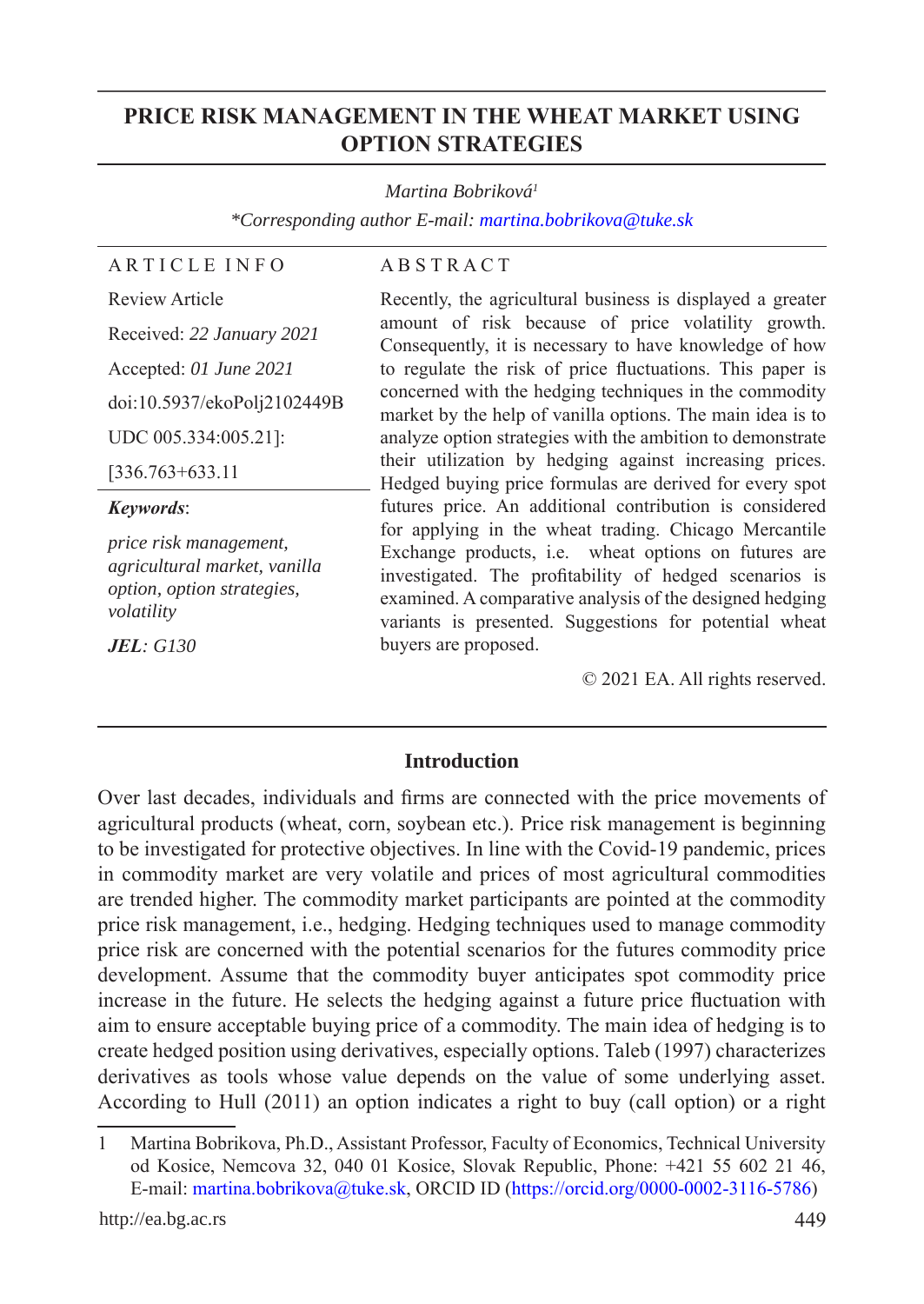to sell (put option) an underlying asset at a strike price in a maturity for an option premium, i.e., price of an option. American-style options on agricultural commodity futures contract are available on the agricultural market. The buyer of call or put option can select various strike prices and maturities. Papers Cohen (2005); Hull (2019 and 2011); Kolb and Overdahl (2010) presents option strategies.

Nowadays, many scientific papers focus on price hedging. For example, agricultural producers can manage commodity risk following an unpredictable price development (see, e.g., Taušer, Čajka, 2014; Timková, 2018). Kuzman et al. (2018) studied derivatives and their trading in the context of agricultural sector. Also, Garcia, Leuthold (2004) dealt with agricultural commodity futures and options. Harčariková, Šoltés (2016); Harčariková, Šoltés (2017) investigated the hedging techniques in energy sector using option strategies created by vanilla and exotic options. For example, studies Šoltés, Harčariková (2015); Šoltés, Harčariková (2016); Timková, Šoltés (2019) analyzed new hedging option strategies. Djordjevic (2018) showed how weather derivatives are used to hedge in Winter Ski Tourism. On the other hand, Harčariková (2015) used derivatives in the design of new outperformance certificates in agricultural market. Investment certificates represent an innovative financial product suitable for every type of investor. Harčariková, Bánociová (2015); Šoltés, Harčariková (2015); Šoltés, Harčariková (2017); Šoltés et al. (2019), Timková (2016) analyzed using of options to the investment certificates formation.

Based on financial engineering principles, we analyze the option strategies and propose hedging possibilities. The purpose is to integrate options into the effective risk management strategies by agricultural buyers. Buyer are potential hedgers against a price growth. Following the review of existing theoretical framework mentioned above, this paper is focused on the application to real-traded Chicago Mercantile Exchange (CME) products, i.e., wheat plain vanilla options on futures.

The primary aim is to analyze option hedging strategies against increasing markets, i.e., Long Call, Short Combo and Vertical Ratio Call Back Spread strategy and perform their comparative analysis. The payoff profiles of individual vanilla option are used in the option strategy formation. Hedging variants available for managing a price growth hedge a maximum buying price, i.e., buying price ceiling. The profitability of the proposed hedging variants for all possible intervals of spot prices ate the maturity date is performed. The comparative analysis is presented as well. The suggestion for the potential buyers is indicated.

# **Materials and methods**

Options as a type of derivative are new tools for potential investors and hedgers. These instruments can protect against price movements and are often used in the price risk hedging. Commodity options are options on futures contracts.

A futures contract is an agreement to buy or sell some underlying asset (e.g., commodity) during the maturity. All conditions of the commitment are standardized excepting the price.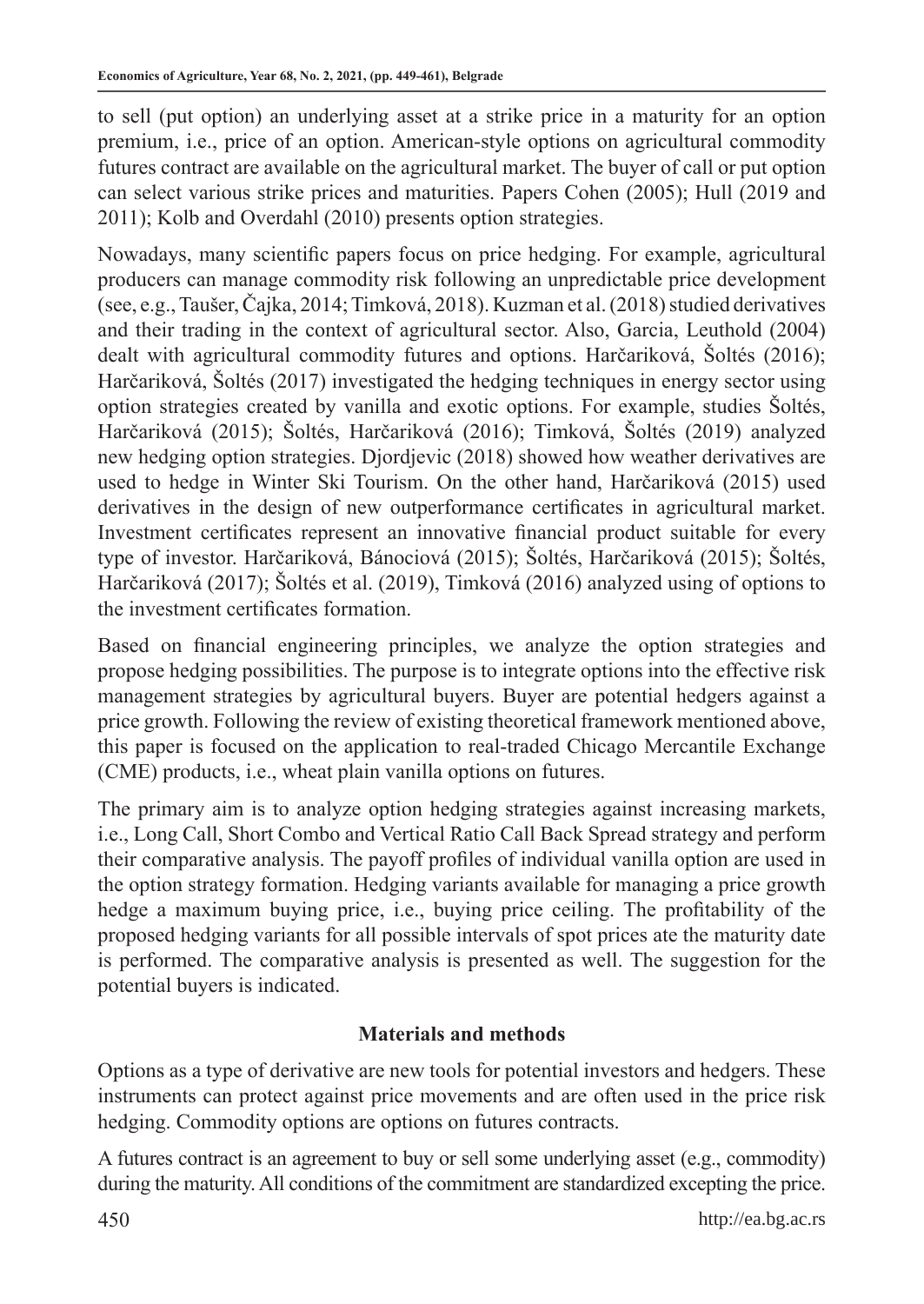The nature of the hedging with options on futures is in taking an opposite position in the spot market and futures market. The movement between the spot price and future price is not necessary equivalent and it is known as a basis. The basis at the specific date represents the distinction of spot and futures price. Positive basis change is illustrated in *Table 1*. Wheat spot price is at \$6.20 per bushel and wheat futures price is at \$6.50 per bushel in October 2020. The basis is \$0.30 (\$6.20 - \$6.50). The buyer of wheat expects the price growth in the future. Therefore, he decides to buy September 2021 wheat futures contract at \$6.50 per bushel in October 2020. Assume spot market price increase by \$0.50 per bushel and futures price increase by \$0.45 per bushel in August 2021. The basis is \$0.25 under (\$6.70 - \$6.95). The buyer sells September wheat futures contract at \$6.95 per bushel. Because the change on futures market position (\$0.45 per bushel) is lower than the change on the spot market position (\$0.45 per bushel), the buying price is \$6.15 per bushel.

|              | Wheat spot<br>market<br>position | Wheat spot<br>price | <b>Wheat futures market</b><br>position  | Wheat<br>futures<br>price | <b>Basis</b> |
|--------------|----------------------------------|---------------------|------------------------------------------|---------------------------|--------------|
| October 2020 |                                  | \$6.20              | buy September wheat<br>futures contract  | \$6.50                    | $$-0.30$     |
| August 2021  | buy wheat                        | \$6.70              | sell September wheat<br>futures contract | \$6.95                    | $$-0.25$     |
| Change       |                                  | $$-0.50$            | -                                        | $$+0.45$                  | $$+0.05$     |
| Buying price |                                  |                     |                                          |                           | \$6.15       |

| Table 1. Basis change |  |  |
|-----------------------|--|--|
|-----------------------|--|--|

## *Source*: Authors' calculations

Assume the agricultural buyer expects the wheat price increase in the future and decides to hedge using option strategies. Option strategies using in the risk management of the price growth are shown in *Table 2*. These strategies secure the maximum buying price for all possible futures price scenarios.

**Table 2.** Option strategies against a price increase

|                                 | <b>Volatility</b> | <b>Risk</b> |
|---------------------------------|-------------------|-------------|
| Long Call                       | bullish           | low         |
| Short Combo                     | bullish           | high        |
| Vertical Ratio Call Back Spread | bullish           | low         |

## *Source*: Authors' summary

Strategies noted above provide different risk management benefits for commodity buyers. The selection of the most effective price risk management is a process based on price expectation and investor's attitude to profit/risk. In this point of view, each strategy is characterized by some strengths and weaknesses, which the traders must identify if they decide to get into the hedging strategy. The part of results introduces option strategies used in the risk management as a hedging tool.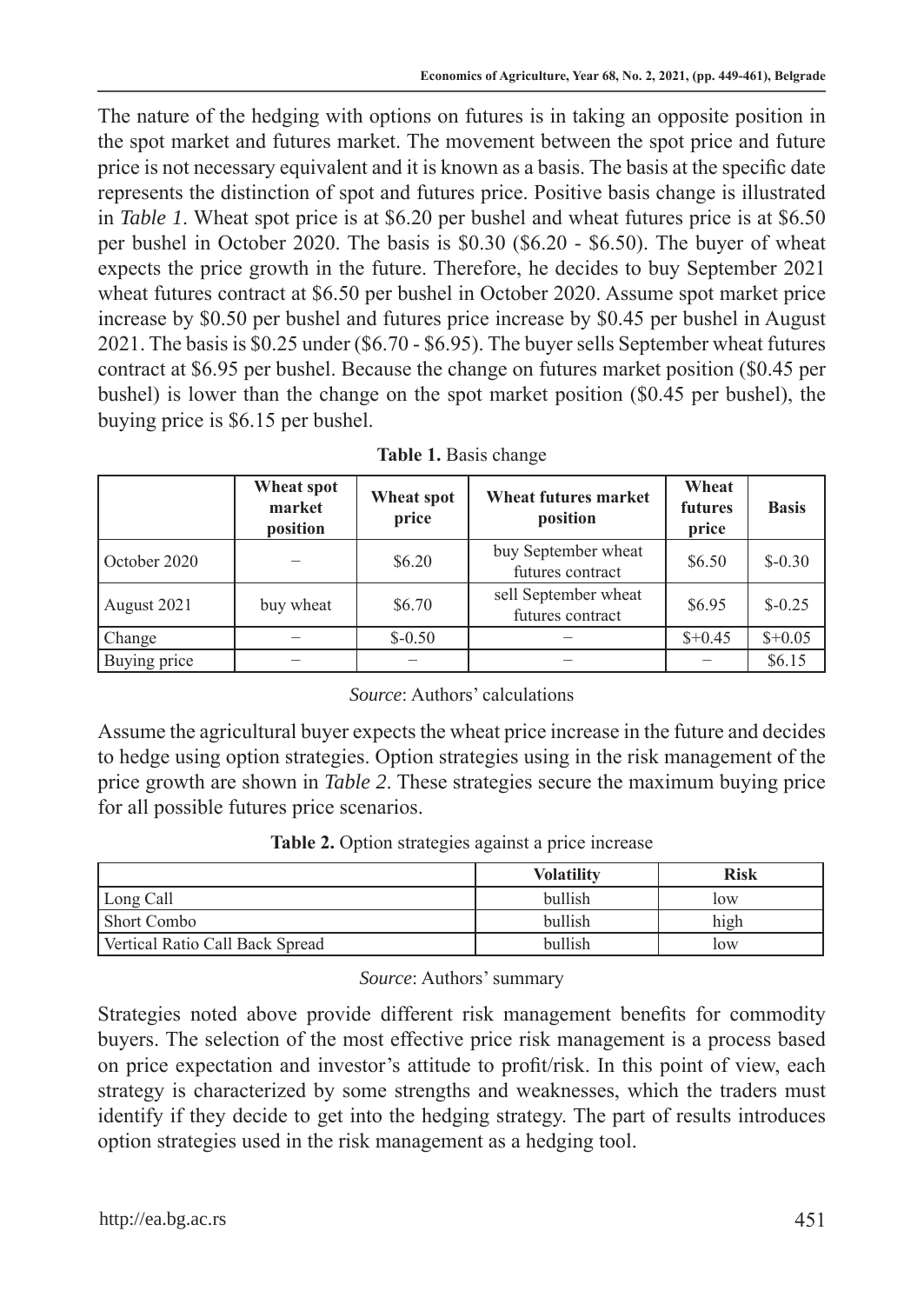The approach is established on the payoff profile of option strategies Long Call, Shor Combo and Vertical Ratio Call Back Spread Strategy. Option strategies are formed by wheat options on futures contract. Futures contracts are more liquid and easier to trade than the underlying asset (wheat). We analyze and compare mentioned option strategies as a potential instrument to hedge a price growth in the wheat market.

The proposed hedging possibilities are applied to the wheat futures American-style options contract referred to September 2021. *Table 3* illustrates the call and put option premiums from October (14th October 2020 is the settlement date). All data are Obtained from the CME Group and one wheat option contract size is standardized as 5 000 bushels.

| Call option premium \$/per bushel | Strike price \$/per bushel | Put option premium \$/per bushel |
|-----------------------------------|----------------------------|----------------------------------|
| 0.762                             | 5.70                       | 0.234                            |
| 0.700                             | 5.80                       | 0.273                            |
| 0.643                             | 5.90                       | 0.315                            |
| 0.590                             | 6.00                       | 0.365                            |
| 0.541                             | 6.10                       | 0.413                            |
| 0.495                             | 6.20                       | 0.467                            |
| 0.454                             | 6.30                       | 0.526                            |
| 0.416                             | 6.40                       | 0.590                            |
| 0.382                             | 6.50                       | 0.654                            |
| 0.350                             | 6.60                       | 0.722                            |

**Table 3.** Call and put option premiums of wheat options on futures

## *Source*: CME Group

The dataset consists of 10 real-traded vanilla call and put options. The strike prices of call and put options are in the range of 5.7 - 6.6. The currency is in \$/per bushel. The prices per bushel are considered. Calculations do not consider transaction and any others charges. Basis \$0.

## **Results**

The main goal was to investigate the option hedging strategies against a price increase in the case of wheat market. We provided the analyses of hedging strategies and their comparison. The wheat buyer made the profit from the futures market position in order to cover the loss from the spot market position.

The first strategy which can be used in the price risk management is Long Call strategy (referred as LC). Long Call is elementary bullish strategy. By Long Call the option buyer has the right to buy a wheat futures contract at a strike price  $X$  at any time  $T$  during a maturity period. The buyer pays an option premium  $c<sub>i</sub>$  to the option seller for the right of choice.

Option position is hedging instrument without physical delivery of the wheat in the futures market. The hedged price is the sum of the unhedged spot futures price at the time T and the payoff given by the option strategy hedged position. *Table 4* shows the unhedged and hedged buying price by Long Call strategy.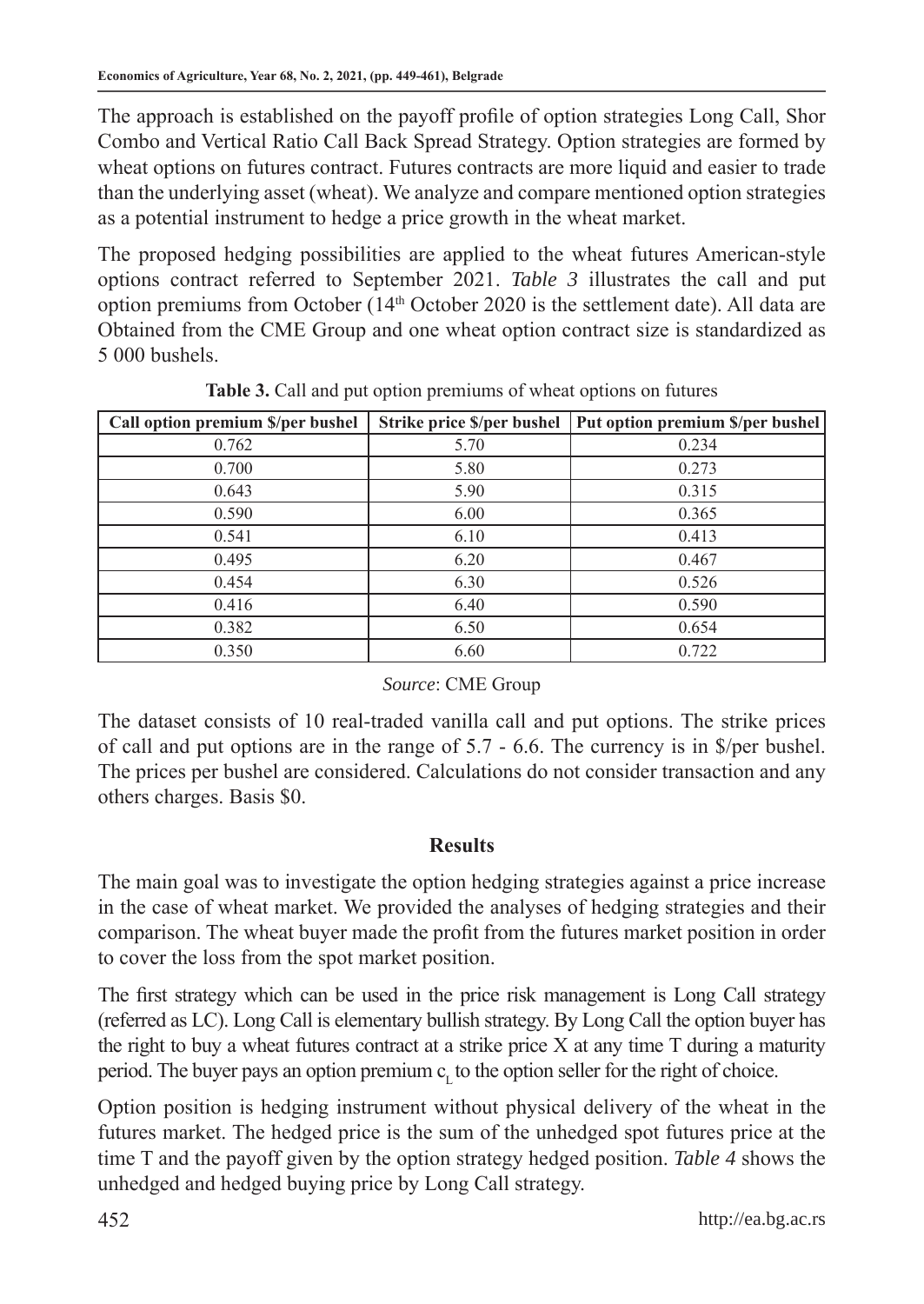| <b>Commodity price range</b> | Unhedged price | <b>Payoff from strategy</b> | <b>Hedged price</b> |
|------------------------------|----------------|-----------------------------|---------------------|
|                              |                |                             |                     |
|                              |                |                             |                     |

**Table 4.** Hedged buying price by Long Call strategy

*Source*: Authors' summary

Two scenarios can occur at the specific date in the future. If the spot price at the future date  $S_T$  is lower than the strike price, than the buyer will hedge the price  $-S_T p_L$ . Otherwise, the call option will not be exercise and the buyer will hedge the price -X-c<sub>r</sub>. The profit of hedging by Long Call strategy will gain if the price increases above -X- $c<sub>i</sub>$ . The premium in the amount  $c<sub>r</sub>$  represents the maximum loss of hedging by Long Call strategy.

It was expected buying of September Wheat call option contract at the strike price \$6.2 per bushel for the option premium \$0.467 per bushel. *Table 5* illustrates hedged price and profit/loss from hedging as the difference between the final hedged wheat price and unhedged price at the future date T. If the difference is positive (more than 0), the hedged position is better than the unsecured position. Otherwise, if the difference is negative (less than 0), than the unsecured position is better. The comparison of the proposed hedging variants with the unhedged position based on the results noted into *Table 5* is graphically illustrated in *Figure 1*.

| Table 5. Hedged wheat buying price by Long Call strategy |  |  |  |  |
|----------------------------------------------------------|--|--|--|--|
|----------------------------------------------------------|--|--|--|--|

| <b>Commodity price range</b> | <b>Hedged price</b> | <b>Profit of hedging</b> |                          | Loss of hedging          |            |
|------------------------------|---------------------|--------------------------|--------------------------|--------------------------|------------|
|                              |                     | Min                      | Max                      | Min                      | <b>Max</b> |
| $S_{-}$ <6.2                 | $-S_{0.467}$        | $\overline{\phantom{a}}$ | -                        | 0.467                    | 0.467      |
| $6.2 \le S \ge 6.667$        | 6.667               | -                        | $\overline{\phantom{a}}$ |                          | 0.467      |
| $6.667 \leq S$               | 6.667               |                          | $\infty$                 | $\overline{\phantom{a}}$ | -          |

*Source*: Authors' calculations

**Figure 1**. Hedged and unhedged wheat buying price by Long Call strategy



*Source*: Authors' calculations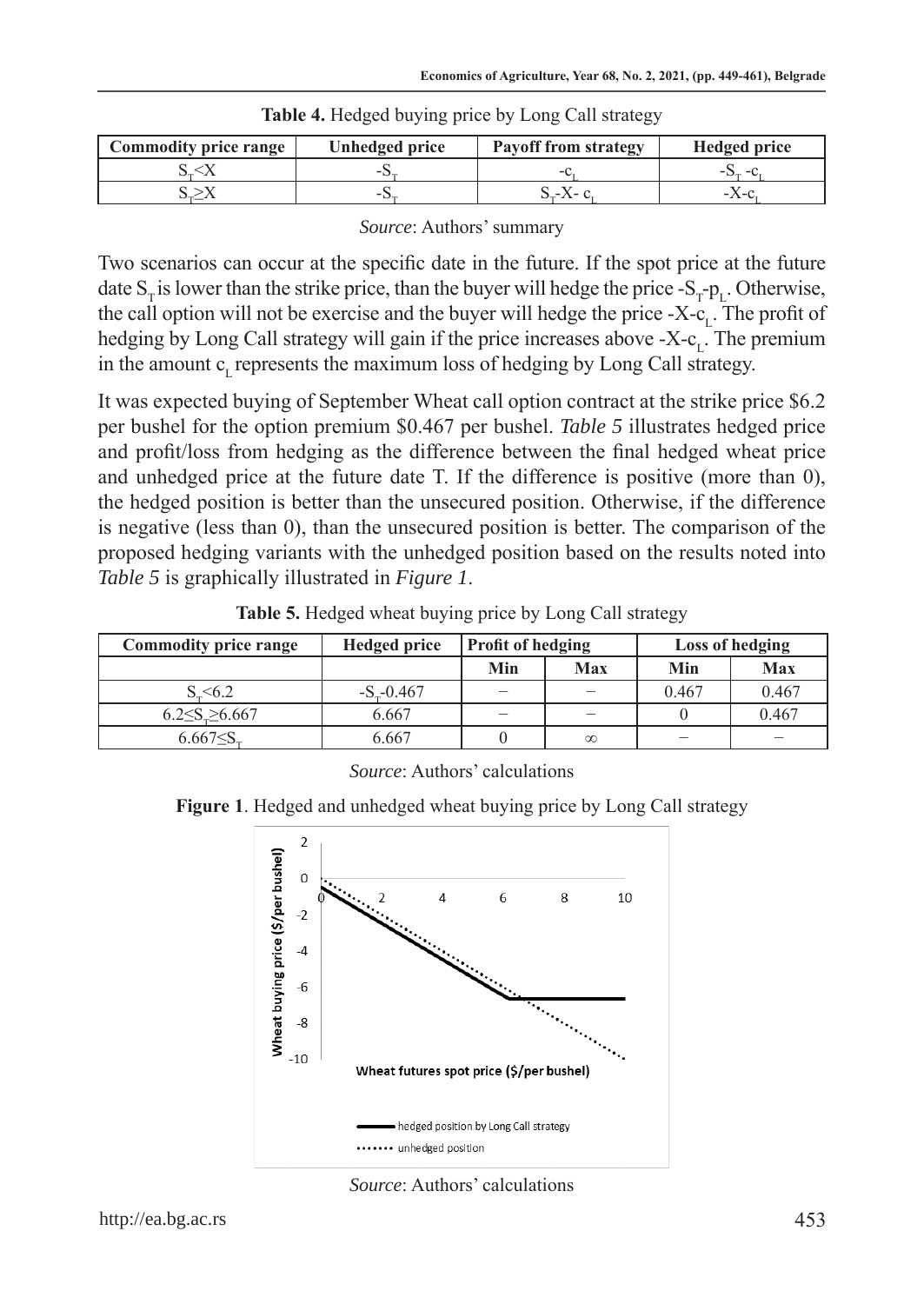If it was expected that the producer buyed a September wheat call option contract at the strike price \$6.60 per bushel for the option premium \$0.350 per bushel. The higher ceiling price level \$6.667 per bushel would be established by the commodity buyer. Using options with various strike prices we could obtain different buying prices (see *Figure 2*). The price sensitivity of the specific strategy could be calculated. The higher strike price was, the lower call option premium was. If the strike price was lower, higher costs were needed for buying of options and therefore the lower buying price ceiling was ensured. Using Long Call strategy, the producer limited the maximum buying price without giving up the possibility to participate in the price drop.





*Source*: Authors' calculations

Short Combo (referred as SC) is a bullish strategy that can be formed zero-cost. This strategy consists of selling a put option with a lower strike price  $X_1$  and option premium  $p_{s1}$  and buying a call option on the same wheat futures contract with a higher strike price X<sub>2</sub> and option premium  $c_{12}$  (see *Table 6*).

|  |  |  |  |  |  |  | Table 6. Hedged wheat buying price by Short Combo strategy |  |
|--|--|--|--|--|--|--|------------------------------------------------------------|--|
|--|--|--|--|--|--|--|------------------------------------------------------------|--|

| <b>Commodity price range</b> | Unhedged price | <b>Payoff from strategy</b>              | <b>Hedged price</b> |
|------------------------------|----------------|------------------------------------------|---------------------|
|                              | -5.            | $S_{\infty}$ -X, +p <sub>o</sub> , -c    |                     |
|                              | -5.            |                                          |                     |
|                              | -0.            | $+p_{c1} - c_{r1}$<br>$\Delta - \Lambda$ |                     |

| Source: Authors' summary |
|--------------------------|
|                          |

It was expected to buy a September Wheat put option contract at the strike price \$5.90 per bushel for the option premium \$0.643 per bushel and at the same time to buy a September Wheat call option contract at the strike price \$6.20 per bushel for the option premium \$0.467 per bushel (see *Table 7* and *Figure 3*).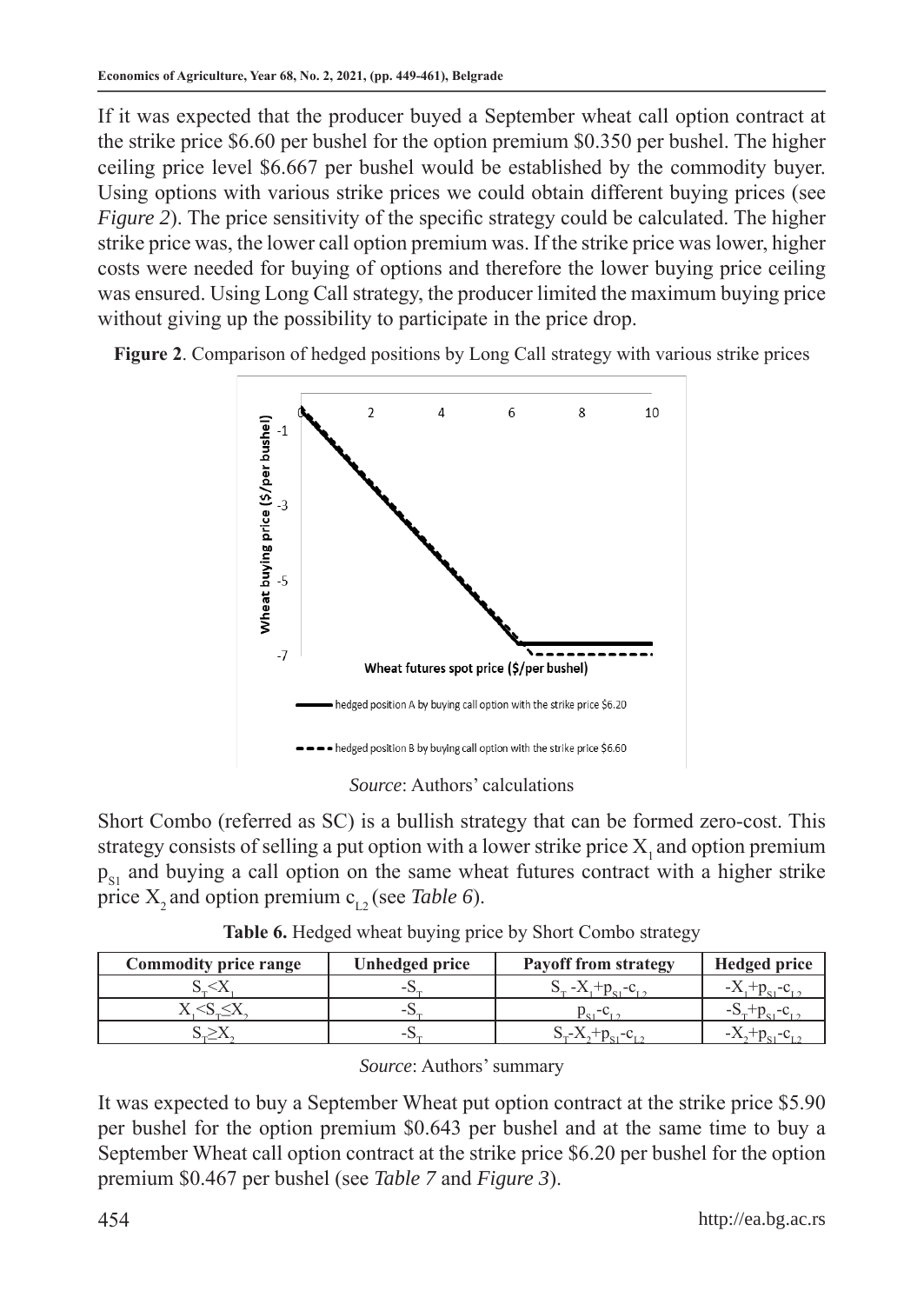| <b>Commodity price range</b> | <b>Hedged price</b> | <b>Profit of hedging</b> |            | <b>Loss of hedging</b> |       |
|------------------------------|---------------------|--------------------------|------------|------------------------|-------|
|                              |                     | Min                      | <b>Max</b> | Min                    | Max   |
| $S_{\infty}$ < 5.724         | $-5.724$            | -                        |            |                        | 5.724 |
| $5.724 \le S_r \le 5.9$      | $-5.724$            |                          | 0.176      |                        |       |
| $5.9 \le S_r \le 6.2$        | $-Sn +0.176$        | 0.176                    | 0.176      |                        |       |
| $6.2 \leq S$                 | $-6.024$            |                          | $\infty$   |                        |       |

**Table 7.** Hedged wheat buying price by Short Combo strategy

*Source*: Authors' summary

**Figure 3**. Hedged and unhedged wheat buying price by Short Combo strategy



*Source*: Authors' calculations

In previous table and figure are shown the data for Short Combo strategy. By Short Combo, the agricultural hedger secured a lower price level ceiling because of the premium received for selling the put. But Short Put position limited the opportunity to participate in the price drop by establishing a price level floor. This buying price range was determined by the strike prices. Therefore, the choice of appropriate strike prices is very important in hedging process. The greater the difference between the put and call strike prices, the wider the buying price range.

Next variant of Short Combo was created with the strike prices \$6.2 per bushel and \$6.6 per bushel. Also, the combination of these strike prices was selected without any initial cost (initial profit is \$0.117 per bushel), which causes the higher maximum buying price at \$6.483 per bushel. Comparison of these two hedging variants is illustrated in *Figure 4*. In the case of decreasing wheat price, the strategy B hedged the higher price floor, i.e., it was better than the strategy A.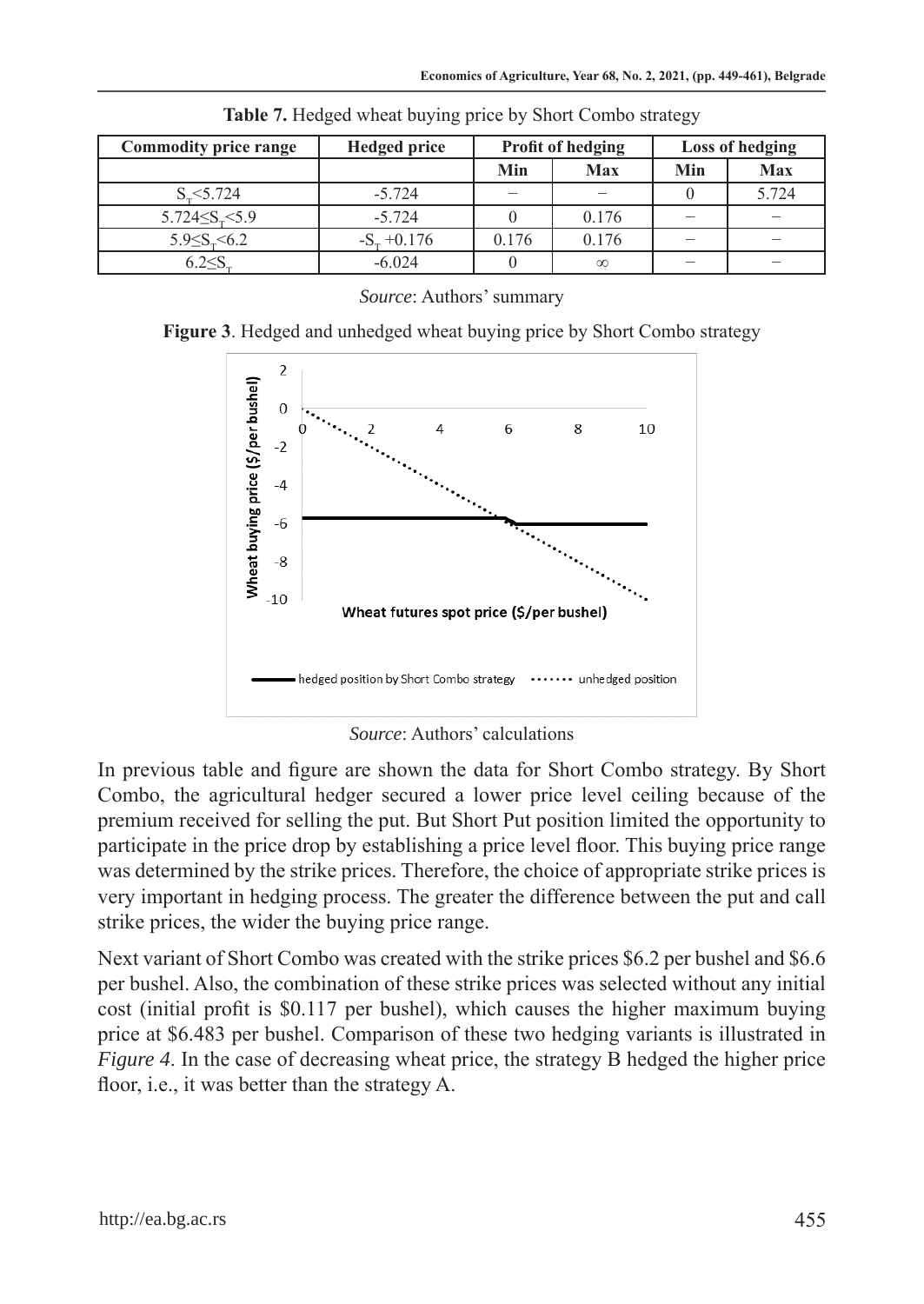

**Figure 4**. Comparison of hedged positions by Short Combo strategy A and B



Vertical Ratio Call Back Spread strategy (referred as VRCBS) is spread option strategy created by selling a lower number of call options  $n_1$  with a lower strike price  $X_1$ , maturity date TR and option premium  $c_{\rm st}$  and at the same time by buying a higher number of call option  $n_2$  on the same wheat futures contract with a strike price  $X_2$ , maturity date T and option premium  $c_{L2}$  (see *Table 8*). If the following condition is satisfied  $n_1c_{S1} - n_2c_{L2} > 0$ , then no additional costs are needed for the formation of Vertical Ratio Call Back Spread strategy, i.e., it is a zero-cost strategy.

| Commodity<br>price range      | Unhedged<br>price | <b>Payoff from strategy</b>                                                                | <b>Hedged price</b>                                                             |
|-------------------------------|-------------------|--------------------------------------------------------------------------------------------|---------------------------------------------------------------------------------|
| $S_{\infty} < X$              | $-S_{\infty}$     | $n^*c_{\alpha}$ - $n^*c_{\alpha}$                                                          | $-n*S_{\rm r}+n,*c_{\rm s}+n,*c_{\rm r}$                                        |
| $X_{1} < S_{\tau} \leq X_{2}$ | $-S_{\infty}$     | $-n_1*S_T+n_1*X_1+n_1*C_{S_1}-n_2*C_{S_2}$                                                 | $-n*S_{T}+n_{1}*S_{T}+n_{1}*X_{1}+n_{1}*c_{S1}$<br>$n^*c$ .                     |
| $S \geq X$                    | $-S_{-}$          | $(n,-n_1)^*S_{\tau}+n_1^*X_{\tau}-n_2^*X_{\tau}+n_1^*c_{\varsigma_1}-n_2^*c_{\varsigma_2}$ | $n_{1}$ * $X_{1}$ - $n_{2}$ * $X_{2}$ + $n_{1}$ * $c_{s1}$ - $n_{2}$ * $c_{r2}$ |

**Table 8.** Hedged wheat buying price by Vertical Ratio Call Back Spread strategy

*Source*: Authors' summary

It was expected the producer sell 1 May Wheat call option at the strike price \$5.90 per bushel for the option premium \$0.643 per bushel and at the same time buy 2 May Wheat call options at the strike price \$6.20 per bushel for the option premium \$0.495 per bushel. Based on the data, the following parameters in *Table 9* were calculated.

**Table 9.** Hedged wheat buying price by Vertical Ratio Call Back Spread strategy

| Commodity price range   | <b>Hedged price</b> | <b>Profit of hedging</b> |          | Loss of hedging |            |
|-------------------------|---------------------|--------------------------|----------|-----------------|------------|
|                         |                     | Min                      | Max      | Min             | <b>Max</b> |
| $S_{-}$ <5.9            | $-S_{n-}0.347$      |                          |          | 0.347           | 0.347      |
| $5.9 \le S_r \le 6.2$   | $-2S_{x}+5.553$     |                          |          | 0.347           | 0.647      |
| $6.2 \le S_r \le 6.847$ | $-6.847$            |                          |          |                 | 0.647      |
| $6.847 \le S$           | $-6.847$            |                          | $\infty$ |                 |            |

*Source*: Authors' calculation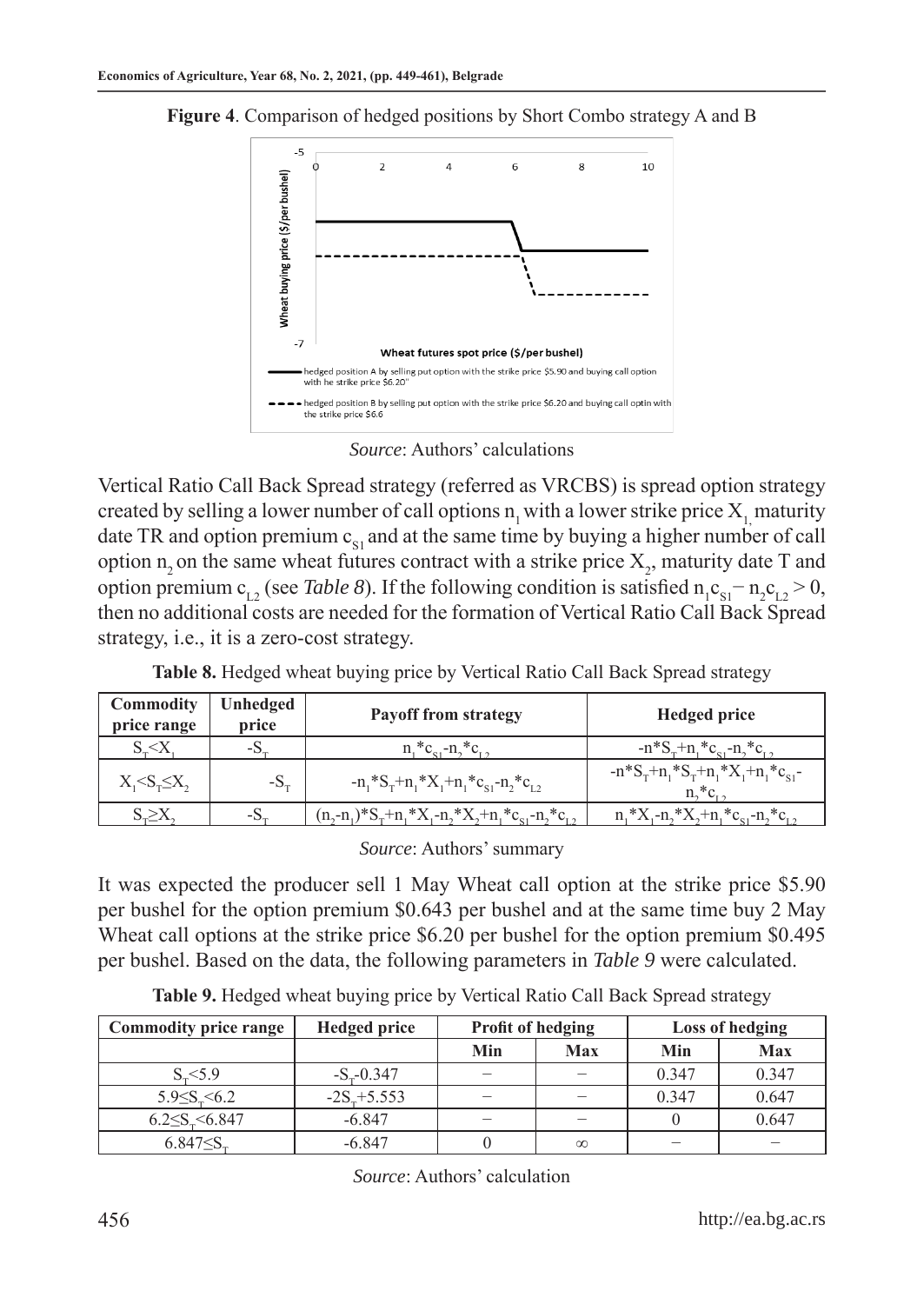In *Figure 5* are shown the unhedged position and hedged wheat buying price level by Vertical Ratio Call Back Spread strategy. It is illustrative that hedged position ensured the same buying price ceiling.



**Figure 5**. Hedged and unhedged wheat buying price by Vertical Ratio Call Back Spread strategy

*Source*: Authors' calculations

#### **Discussions**

There do not exist the effective hedging strategy for all market participants and their individual expectations about price moves. Every hedger in the market should understand how to evaluate and compare option hedging strategies with the respect to their advantages and disadvantages.

*Figure 6* compares alternatives A and presents the wheat buying prices for potential wheat spot prices in the future.



**Figure 6**. Comparison of A hedged alternatives

*Source*: Authors' calculations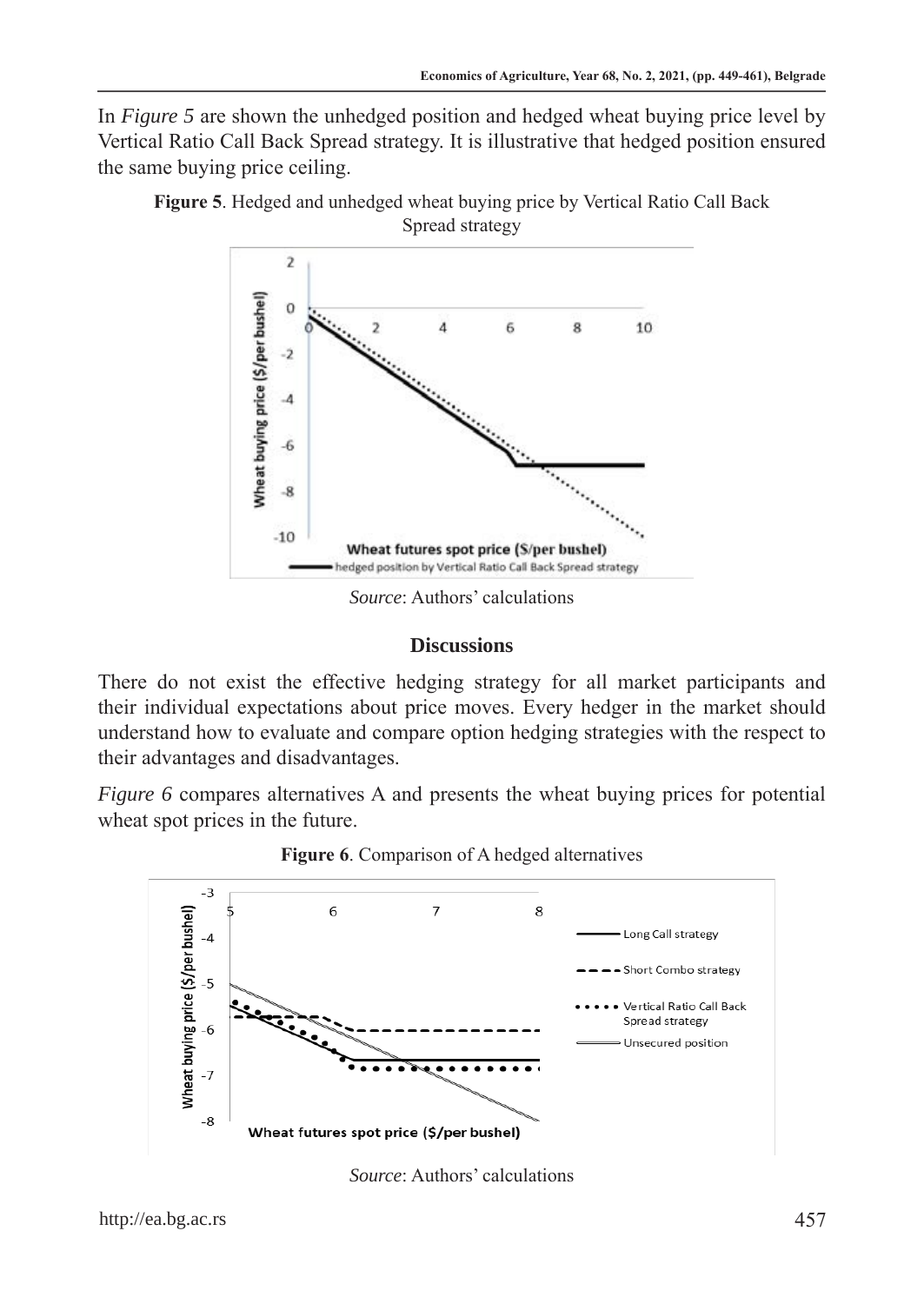The comparison of wheat hedging alternatives A is presented in *Table 10*. In summary, the conclusions are:

- Hedging variant formed by Short Combo strategy secures the lowest wheat buying price if the wheat futures spot price is higher than \$5.377 per bushel but this strategy limits to profit in the wheat price decrease.
- Hedging variant formed by Vertical Ratio Call Back Spread strategy establishes the lowest wheat selling price if the wheat future spot price is lower than \$5.377 per bushel but the highest wheat buying price if the wheat futures price is higher than \$6.138 per bushel.
- Long Call strategy hedged the wheat buying price in the middle.
- The unsecured position offers better wheat buying price as others variants if the wheat futures price is lower than \$5.724 per bushel but does not secure the buying price level ceiling.

In summary, Short Combo strategy hedges the lowest buying price compared to others strategies. On the other hand, this strategy does not allow to participate in the price drop. The benefit is also the possibility of formation without any initial costs. Vertical Ratio Call Back Spread strategy establishes the buyer the highest wheat buying price in the case of price increase. If the wheat spot price decreases in the future than the Vertical Ratio Call Back Spread strategy participates proportionally with the unhedged variant. The loss is limited in the amount of negative difference from option premiums.

| Wheat future spot range        | LC    |            | <b>SC</b> |            | <b>VRCBS</b> |            | $\mathbf{U}\mathbf{P}$ |            |
|--------------------------------|-------|------------|-----------|------------|--------------|------------|------------------------|------------|
|                                | Min   | <b>Max</b> | Min       | <b>Max</b> | Min          | <b>Max</b> | Min                    | <b>Max</b> |
| $0 \le S_{\rm g} \le 5.257$    | 0.467 | 5.724      | 5.724     | 5.724      | 0.347        | 5.604      | $\theta$               | 5.257      |
| 5.257 $\leq S_{\rm r}$ < 5.339 | 5.724 | 5.806      | 5.724     | 5.724      | 5.604        | 5.686      | 2.257                  | 5.339      |
| 5.339 $\leq S_{\rm r}$ < 5.377 | 5.806 | 5.844      | 5.724     | 5.724      | 5.686        | 5.724      | 5.339                  | 5.377      |
| 5.377 $\leq S_{\rm r}$ < 5.724 | 5.844 | 6.191      | 5.724     | 5.724      | 5.724        | 6.071      | 5.377                  | 5.724      |
| 5.724 $\leq S_{\rm r}$ < 5.9   | 6.191 | 6.367      | 5.724     | 5.724      | 6.071        | 6.247      | 5.724                  | 5.9        |
| $5.9 \le S_r \le 6.0$          | 6.367 | 6.467      | 5.724     | 5.824      | 6.247        | 6.447      | 5.9                    | 6.0        |
| $6.0 \le S_r \le 6.02$         | 6.467 | 6.487      | 5.824     | 5.844      | 6.447        | 6.487      | 6.0                    | 6.02       |
| $6.02 \le S_r \le 6.138$       | 6.487 | 6.605      | 5.844     | 5.926      | 6.487        | 6.723      | 6.02                   | 6.138      |
| $6.138 \le S_r \le 6.2$        | 6.605 | 6.667      | 5.926     | 6.024      | 6.723        | 6.847      | 6.138                  | 6.2        |
| $6.2 \le S_r < \infty$         | 6.667 | 6.667      | 6.024     | 6.024      | 6.847        | 6.847      | 6.2                    | $\infty$   |

**Table 10.** Comparison of wheat buying prices of A hedged alternatives

## *Source*: Authors' calculation

Based on our methodology, the final *Table 11* summarizes fundamental attributes of analyzed option hedging strategies. Potential hedgers should have knowledge about them considering their future expectations.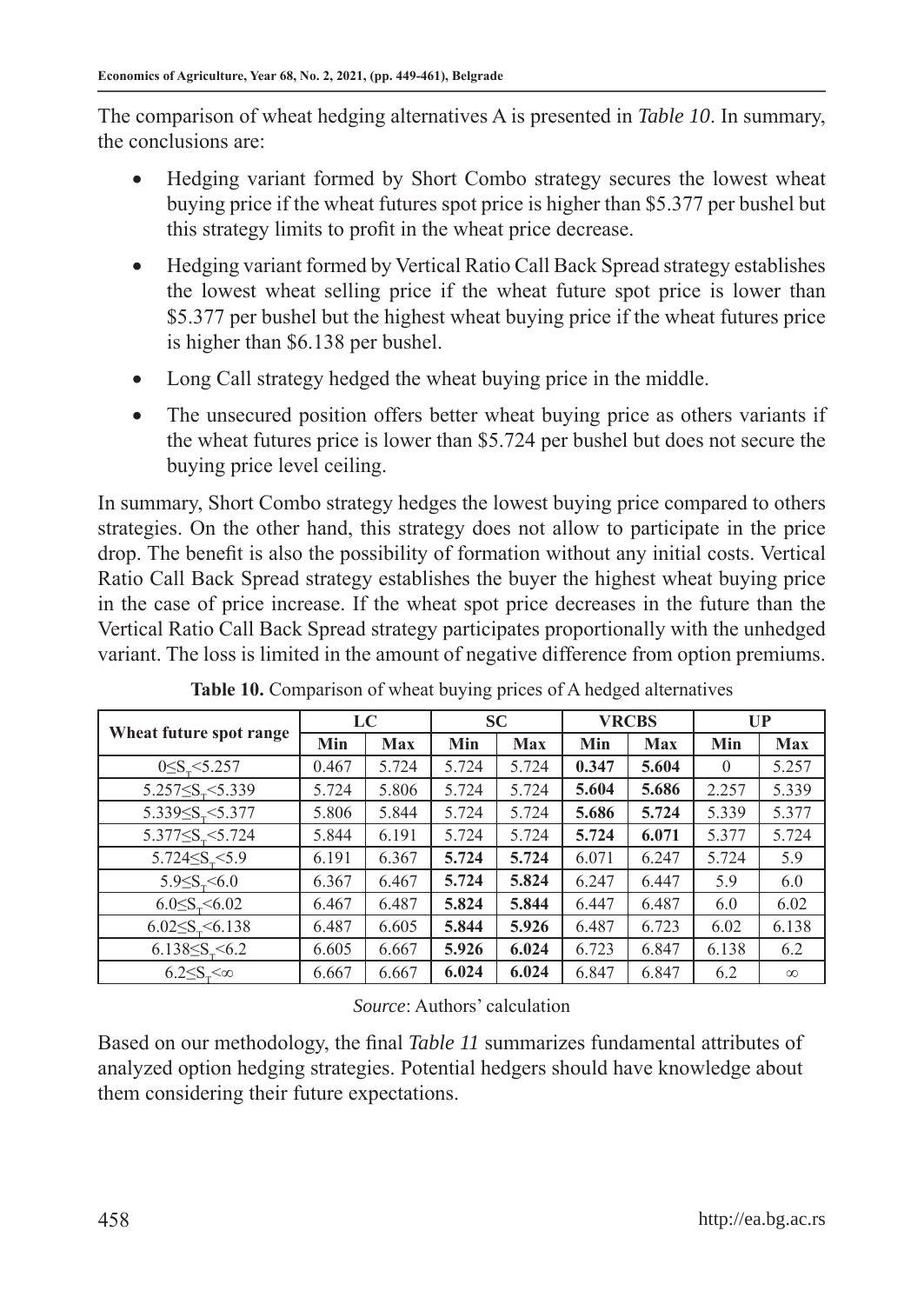| <b>Option hedging strategy</b>  | <b>Minimum</b><br>price | <b>Maximum</b><br>price | <b>Profit of</b><br>hedging | Loss of<br>hedging | Zero-cost |
|---------------------------------|-------------------------|-------------------------|-----------------------------|--------------------|-----------|
| Long Call                       | unlimited               | limited                 | unlimited                   | limited            | no        |
| Short Combo                     | limited                 | limited                 | unlimited                   | unlimited          | yes       |
| Vertical Ratio Call Back Spread | unlimited               | limited                 | unlimited                   | limited            | yes       |

**Table 11.** Attributes of option hedging strategies

#### *Source*: Authors' summary

All presented strategies provide the ceiling price level and can help to protect buyers from unreasonable losses. From the analyzed hedging strategies only the Short Combo strategy does not alove to participate in the price decrease. Short Combo strategy and Vertical Ratio Call Back Spread strategy can be formed as the strategies zero-cost. The conclusion is that using short options in combination with long options can protect against anticipated price movement without initial financial resources. Long Call strategy and Vertical Ratio Call Back Spread strategy hedge a price growth and speculate on a price decrease. It is valid that hedging does not guarantee that the profit or loss in the futures market will fully offset the loss or profit in the spot market. The choice of the strike prices is significant step of the hedging process. In addition, there exist other option strategies that can be used by hedgers in the price risk management against the price increase.

## **Conclusions**

Every wheat buyer tries to make purchase at the lowest price. The issue is that futures prices cannot be predicted. Option strategies is often considered as an appropriate hedging strategy. Actually, there are not many agricultural buyers who use options in their business. For those who understand the mechanism of the options they can provide a flexible and effective instrument of price risk management. Options offer many possibilities of hedging the price risk.

The paper presented wheat risk management using option strategies. The aim was to analyze and compare option hedging strategies Long Call, Short Combo and Vertical Ratio Call Back Spread strategy. These strategies were applied in hedging of wheat, where was demonstrated the usage of hedging against increasing price in selected model variants. Fundamental characteristic of these strategies has been provided. Every strategy was described and profit/loss payoffs was designed. Our results showed that all presented strategies hedge the wheat buying maximum price level. The Long Call strategy establishes a maximum buying price for an option premium and simultaneously allow to participate in the price decrease. The zero-cost Short Combo strategy hedges the lowest ceiling price level but the possibility to participate in the price drop by establishing a floor price level. The ceiling-floor price spread is determined by the strike prices selection. The greater the difference between strike prices, the wider the ceilingfloor price spread. The Vertical Ratio Call Back Spread strategy eliminates price risk if the markets move upside with the possibility to participate in the price decrease. The buying price spread by the Vertical Ratio Call Back Spread strategy is not only defined by the strike prices but also by the numbers of options.

http://ea.bg.ac.rs 459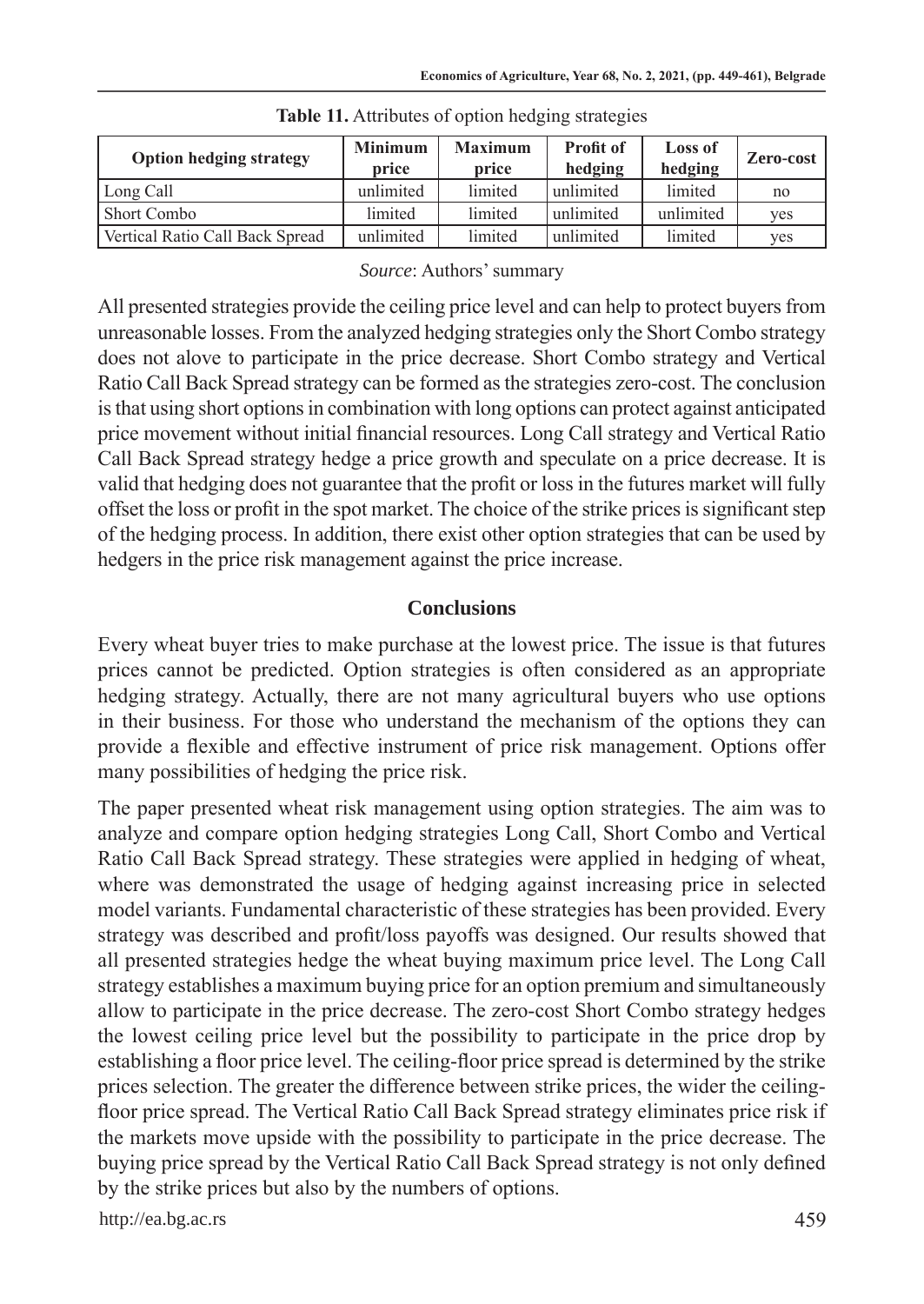Presented option strategies illustrate the possibilities of agricultural commodity hedging. The performed analysis and comparison have shown more remarkable findings which can be used in practical investment. Successful risk management with options is based on the ability of buyer to match an appropriate strategy to a particular price expectation in accordance with hedging objectives. This paper extends the previous research focused on hedging framework and it may be widened in further analysis.

# **Conflict of interests**

The authors declare no conflict of interest.

## **References**

- 1. Amaitiek, O.F.S., Bálint, T., & Rešovský, M. (2010). The Short Call Ladder strategy and its application in trading and hedging. *Acta Montanistica Slovaca*, *15*(3), 171-182.
- 2. CME Group, Chicago, Retrieved from http://www.cmegroup.com (October 14, 2020)
- 3. Cohen, G. (2005). *The Bible of Options Strategies.* Pearson Prentice Hall, New Jersey, USA.
- 4. Đordjevic, B. (2018). Hedging by Using Weather Derivatives in Winter Ski Tourism. *Economics of Agriculture, 65*(1), 125-142. https://doi.org/10.5987/ ekoPolj1801125D
- 5. Garcia, P., & Leuthold, R.M. (2004). A selected review of agricultural commodity futures and options markets. *European review of agricultural economics, 31*(3), 235–272.
- 6. Harčariková, M., & Bánociová, A. (2015). Analysis of using options to the express certificates' formation. *Economic Research, 28*(1), 354-366. https://doi.org/10.108 0/1331677X.2015.1043776
- 7. Harčariková, M. (2015). Proposal of new outperformance certificates in agricultural market. *Agricultural Economics, 61*(9), 400-409. https://doi. org/10.17221/199/2014-AGRICECON
- 8. Harčariková, M., & Šoltés, M. (2016). Risk Management in Energy Sector Using Short Call Ladder Strategy. *Montenegrin Journal of Economics, 12*(3), 39-54. https://doi.org/10.14254/1800-5845.2016/12-3/3
- 9. Harčariková, M., & Šoltés, M. (2017). New hedging techniques in energy sector using barrier options. *Acta Montanistica Slovaca, 22*(4), 389-395.
- 10. Hull, J.C. (2009). *Options, Futures, and Other Derivatives.* 7th edition. Pearson Prentice Hall, New Jersey, USA.
- 11. Hull, J.C. (2011). *Fundamentals of Futures and Options Markets.* Global Edition, Pearson, London, UK.
- 12. Kolb, R.W. (1995). *Understanding options.* John Wiley & Sons, Ltd., Hardcover.